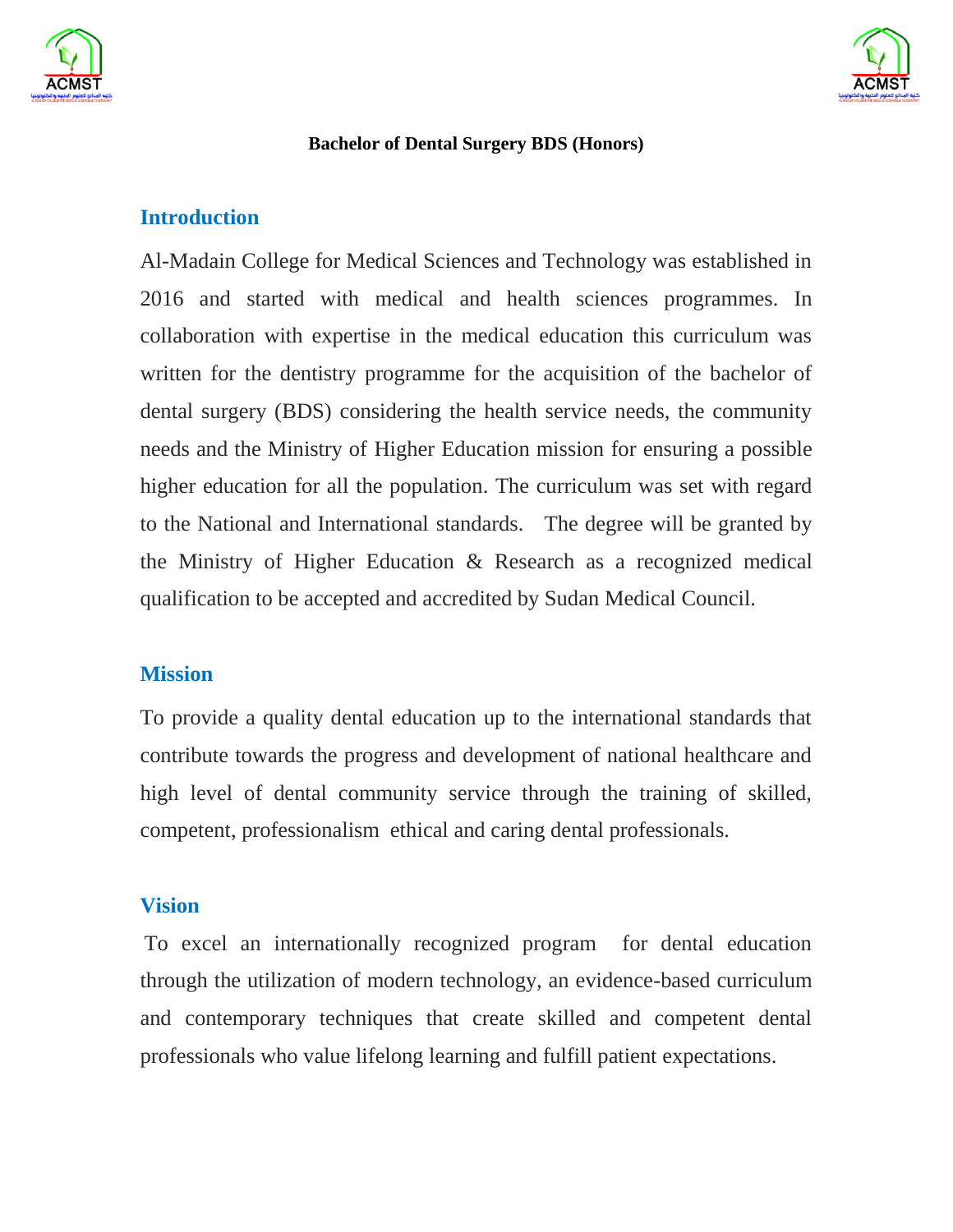



## **Educational Outcomes**

# **The student must acquire the following information & competencies before graduation**

- 1. Mastering of scientific foundation of the basic science and basic medical sciences.
- 2. The required knowledge and attitude with respect to disease prevention health promotion and rehabilitation.
- 3. Development of a good preclinical skill for safe dental clinical practice.
- 4. Knowledge of the basic dental sciences including dental material, dental biology, dental morphology, dental pathology etc.
- 5. Knowledge of clinical dental sciences including, conservative dentistry, prosthodontics, orthodontics, oral surgery, pediatric dentistry, periodontics oral medicine, and oral radiology.
- 6. Promotion of clinical dental skills with respect to the provision of diagnosis, dental treatment, and laboratory procedures.
- 7. Promotion of clinical reasoning and problem solving abilities through the practicing of problem-based learning which stimulates new thinking in addressing solutions to clinical problems.
- 8. Promotion of scientific thinking and ability to be engaged in dental research, evidence-based dentistry and community development, through the use of electives research projects in the area of community health problems.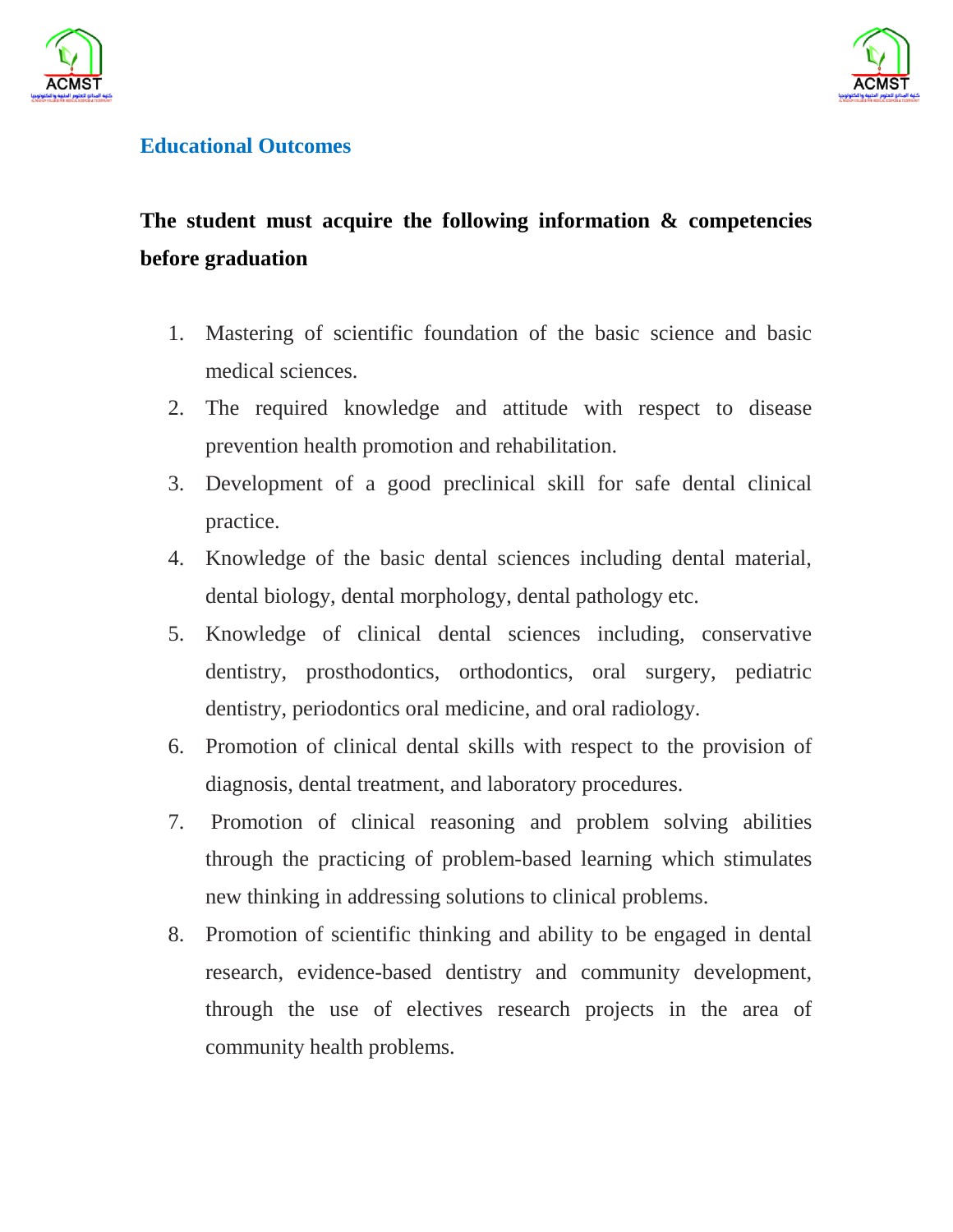



- 9. Enhancement of knowledge and attitudes concerning dental ethics relevant to the practice of dentistry.
- 10. Development of communication skills acquired through training in information and communication technology.

## **Duration**

 The BDS course comprises five years, followed by compulsory rotator internship of one year. The course follows semester system, each semester consisting of at least 15 weeks. The BDS course is divided into three phases, scientific foundation phase, pre-clinical, and clinical phase, during which the following subjects will be introduced.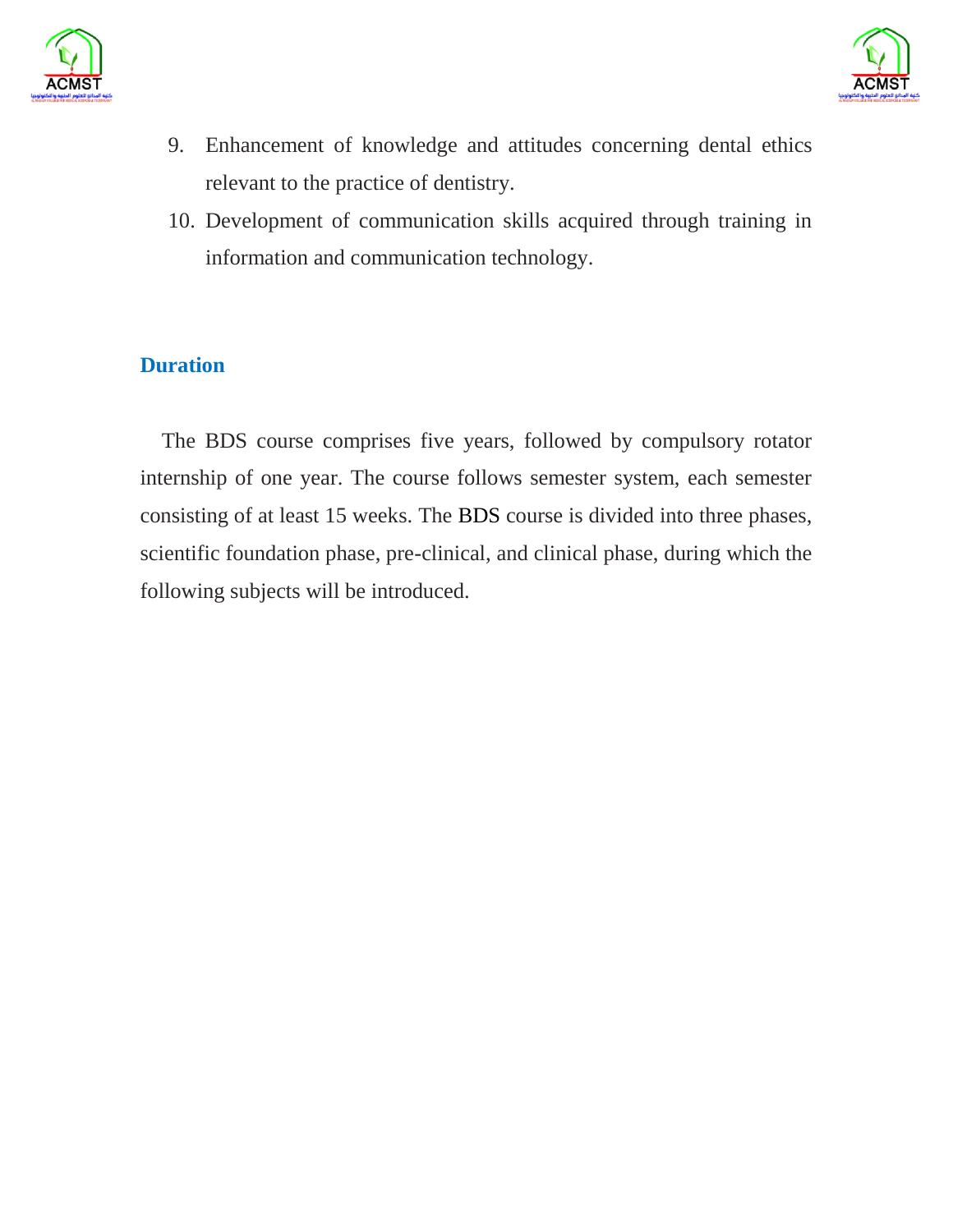



| <b>First Year</b> |           |                                           |                         |                   |           |                                                                    |                         |  |  |
|-------------------|-----------|-------------------------------------------|-------------------------|-------------------|-----------|--------------------------------------------------------------------|-------------------------|--|--|
| <b>Semester 1</b> |           |                                           |                         | <b>Semester 2</b> |           |                                                                    |                         |  |  |
| No                | Code      | <b>Title</b>                              | <b>Credit</b><br>hours  | N <sub>o</sub>    | Code      | <b>Title</b>                                                       | <b>Credit</b><br>hours  |  |  |
| D0111             | Cell Bio. | Cell Biology &<br>Human<br><b>Biology</b> | $\mathbf{3}$            | D 0121            | Morph.    | <b>Dental Morphology</b>                                           | $\overline{\mathbf{3}}$ |  |  |
| D0 112            | Chem.     | <b>Chemistry</b>                          | $\mathbf{3}$            | D 0122            | Anat.     | <b>Anatomy I (General</b><br><b>Anatomy (Gross,</b><br>&Histology) | $\mathbf{3}$            |  |  |
| D0 113            | Phy.      | Physics &<br><b>Math</b>                  | $\overline{\mathbf{3}}$ | D0 123            | Bio. I    | Biochemistry1                                                      | $\overline{\mathbf{3}}$ |  |  |
| D0 114            | Eng.      | <b>English</b><br>Language                | $\overline{2}$          | D0 124            | Eng.      | <b>English Language</b>                                            | $\boldsymbol{2}$        |  |  |
| D0 115            | Comp.     | Computer<br><b>Science</b>                | $\boldsymbol{2}$        | D0 125            | Comp.     | <b>Computer Applications</b>                                       | $\boldsymbol{2}$        |  |  |
| D 0116            | Sud. Cul. | <b>Sudan culture</b>                      | $\boldsymbol{2}$        | D 0126            | Physio. I | <b>Physiology I</b>                                                | $\overline{\mathbf{3}}$ |  |  |
| D0117             | Ar.       | <b>Arabic L</b>                           | $\overline{2}$          | D 0127            | Ar.       | Arabic L                                                           | $\overline{2}$          |  |  |
| D 0118            | Isl. St.  | <b>Islamic studies</b>                    | $\mathbf{2}$            | D0 128            | Isl. St.  | <b>Islamic studies</b>                                             | $\mathbf{2}$            |  |  |
|                   |           | <b>Total</b>                              | 19                      | <b>Total</b>      |           |                                                                    | 20                      |  |  |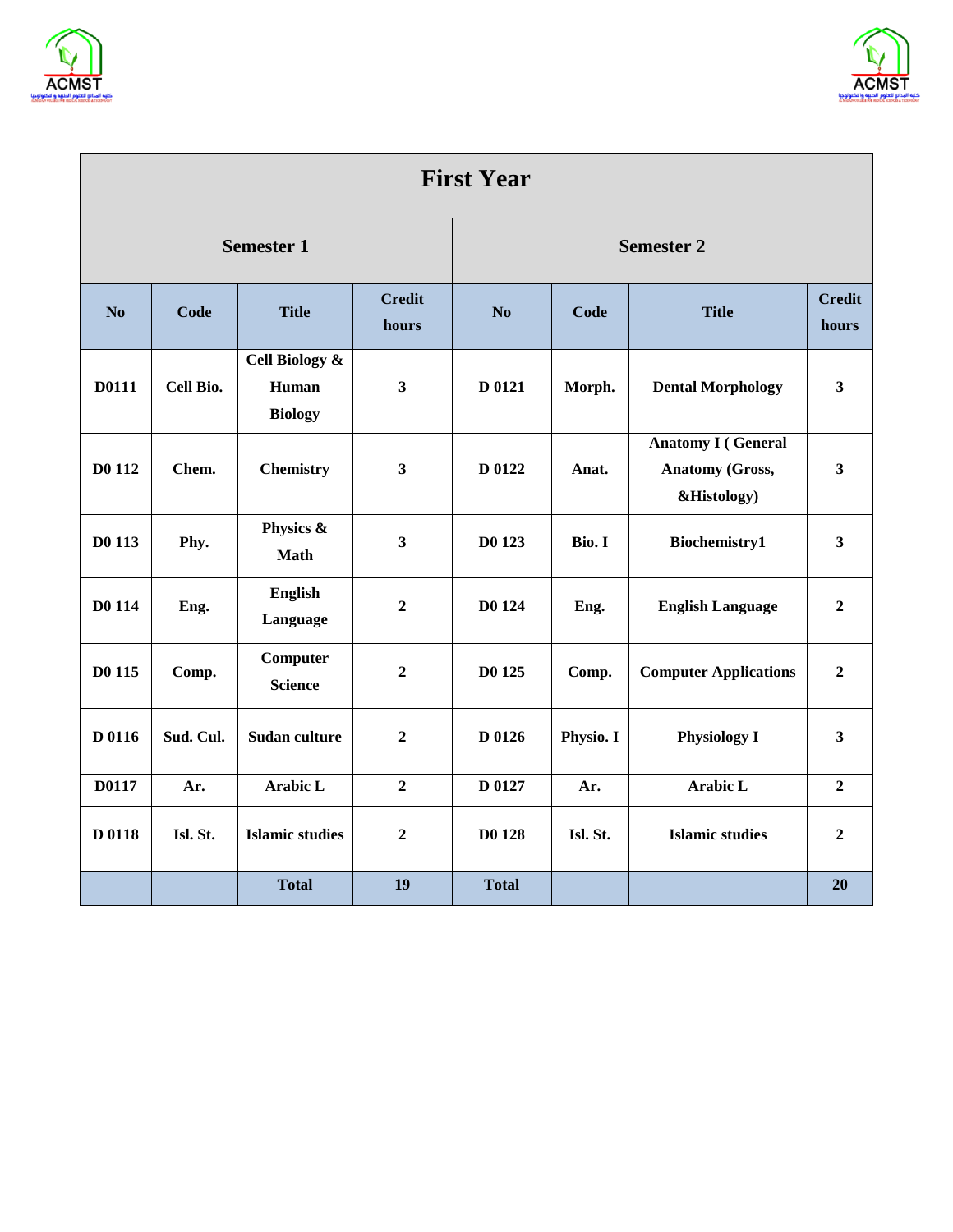



| <b>Second Year</b> |               |                                        |                         |                   |                       |                                           |                         |  |  |  |
|--------------------|---------------|----------------------------------------|-------------------------|-------------------|-----------------------|-------------------------------------------|-------------------------|--|--|--|
| <b>Semester 3</b>  |               |                                        |                         | <b>Semester 4</b> |                       |                                           |                         |  |  |  |
| N <sub>0</sub>     | Code          | <b>Credit</b><br><b>Title</b><br>hours |                         | N <sub>o</sub>    | Code                  | <b>Title</b>                              | <b>Credit</b><br>hours  |  |  |  |
| D <sub>0</sub> 231 | H&N.<br>Anat. | <b>Anatomy II</b>                      | $\mathbf{3}$            | D 0245            | D. Mat                | <b>Dental materials</b><br><b>Science</b> | $\overline{\mathbf{3}}$ |  |  |  |
| D 0232             | O. Bio        | <b>Oral Biology</b>                    | 3                       | D 0241            | <b>Neuro</b>          | <b>Neuroscince</b>                        | $\overline{\mathbf{3}}$ |  |  |  |
| D0233              | Physio.II     | <b>Physiology II</b>                   | $\mathbf{3}$            | D 0243            | Physio<br>III         | <b>Physiology III</b>                     | $\mathbf{3}$            |  |  |  |
| D 0234             | <b>Bio.II</b> | <b>Biochemistry II</b>                 | $\mathbf{3}$            | D 0244            | <b>Bio.III</b>        | <b>Biochemistry III</b>                   | $\mathbf{3}$            |  |  |  |
| D0234              | D. Gro        | Development &<br>Growth                | $\overline{\mathbf{3}}$ | D0 245            | D. Path               | <b>Dental</b><br>Pathology                | $\overline{\mathbf{3}}$ |  |  |  |
| D00235             | Path I        | <b>General</b><br>pathology            | $\mathbf{2}$            | D00245            | Path II               | Systemic<br>Pathology                     | 3                       |  |  |  |
| D00236             | Micro I       | <b>Microbiology I</b>                  | 3                       | D0246             | <b>Micro</b><br>$\Pi$ | <b>Microbiology II</b>                    | $\mathbf{3}$            |  |  |  |
|                    |               | <b>Total</b>                           | 20                      |                   |                       | <b>Total</b>                              | 21                      |  |  |  |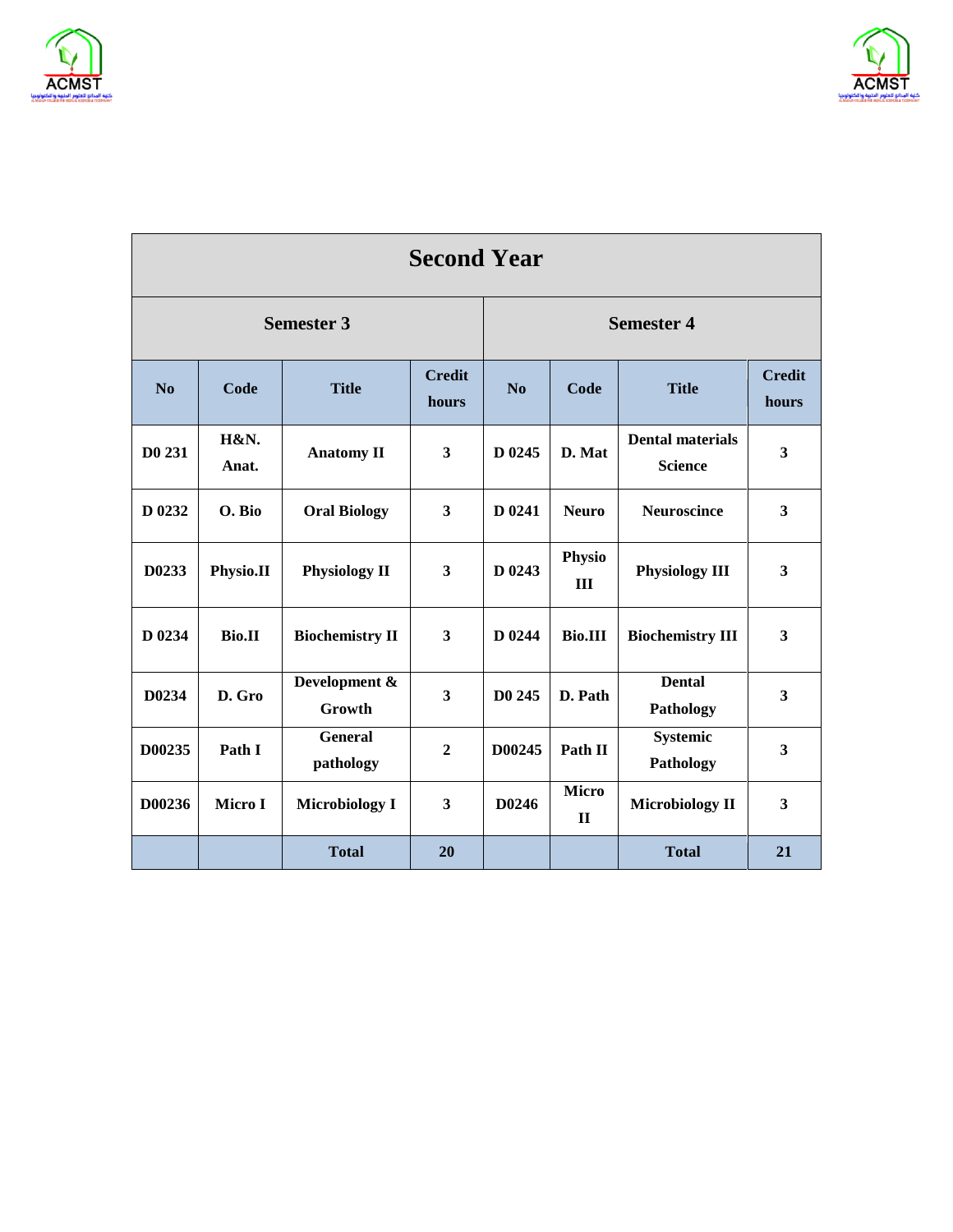



| <b>Third Year</b>     |                     |                                    |                         |                    |                         |                                                         |                         |  |  |
|-----------------------|---------------------|------------------------------------|-------------------------|--------------------|-------------------------|---------------------------------------------------------|-------------------------|--|--|
| <b>Semester 5</b>     |                     |                                    |                         | <b>Semester 6</b>  |                         |                                                         |                         |  |  |
| N <sub>o</sub>        | code                | <b>Title</b>                       |                         | No.                | Code                    | <b>Title</b>                                            | <b>Credit</b><br>hours  |  |  |
| $\mathbf{D}$<br>0351  | O. Path.I           | <b>Oral Pathology I</b>            | $\mathbf{3}$            | D 0361             | O. Path.II              | <b>Oral Pathology II</b>                                | $\mathbf{3}$            |  |  |
| D0356                 | D. Anat             | <b>Dental Anatomy</b>              | 3                       | D 0366             | Prof &<br>Med.<br>Eths. | Professionalism &<br><b>Medical ethics</b>              | $\mathbf{3}$            |  |  |
| D <sub>0</sub><br>352 | GMed.               | <b>General Medicine</b>            | $\mathbf{3}$            | D 0362             | GMed.                   | <b>General Medicine</b><br>I & basic clinical<br>skills | $\overline{\mathbf{3}}$ |  |  |
| D<br>0353             | Pre.Cons.           | <b>Preclin. Cons</b>               | $\overline{\mathbf{4}}$ | D 0363             | <b>Clin. Cons</b>       | <b>Clinical</b><br>Conservation                         | $\overline{\mathbf{3}}$ |  |  |
| D<br>0354             | Pre.Prosth.         | Preclin.<br>Prosthodontic          | 3                       | D 0364             | Clin.<br>Proth.         | <b>Clinical</b><br>Prosthodontic                        | $\mathbf{3}$            |  |  |
| $\mathbf{D}$<br>0355  | Pre.<br><b>OMFS</b> | Preclin.OMF<br>surgery & Radiology | $\overline{\mathbf{3}}$ | D <sub>0</sub> 365 | Clin.<br><b>PMFS</b>    | <b>Clinical OMF</b><br><b>Surgery</b>                   | $\mathbf{3}$            |  |  |
| D<br>0356             | Pharma              | Pharmacology                       | 3                       | D0 366             | Preclin.<br>Paedo       | <b>Preclinical</b><br>Paedodontic                       | $\boldsymbol{2}$        |  |  |
|                       |                     | <b>Total</b>                       | 22                      |                    |                         | <b>Total</b>                                            | 20                      |  |  |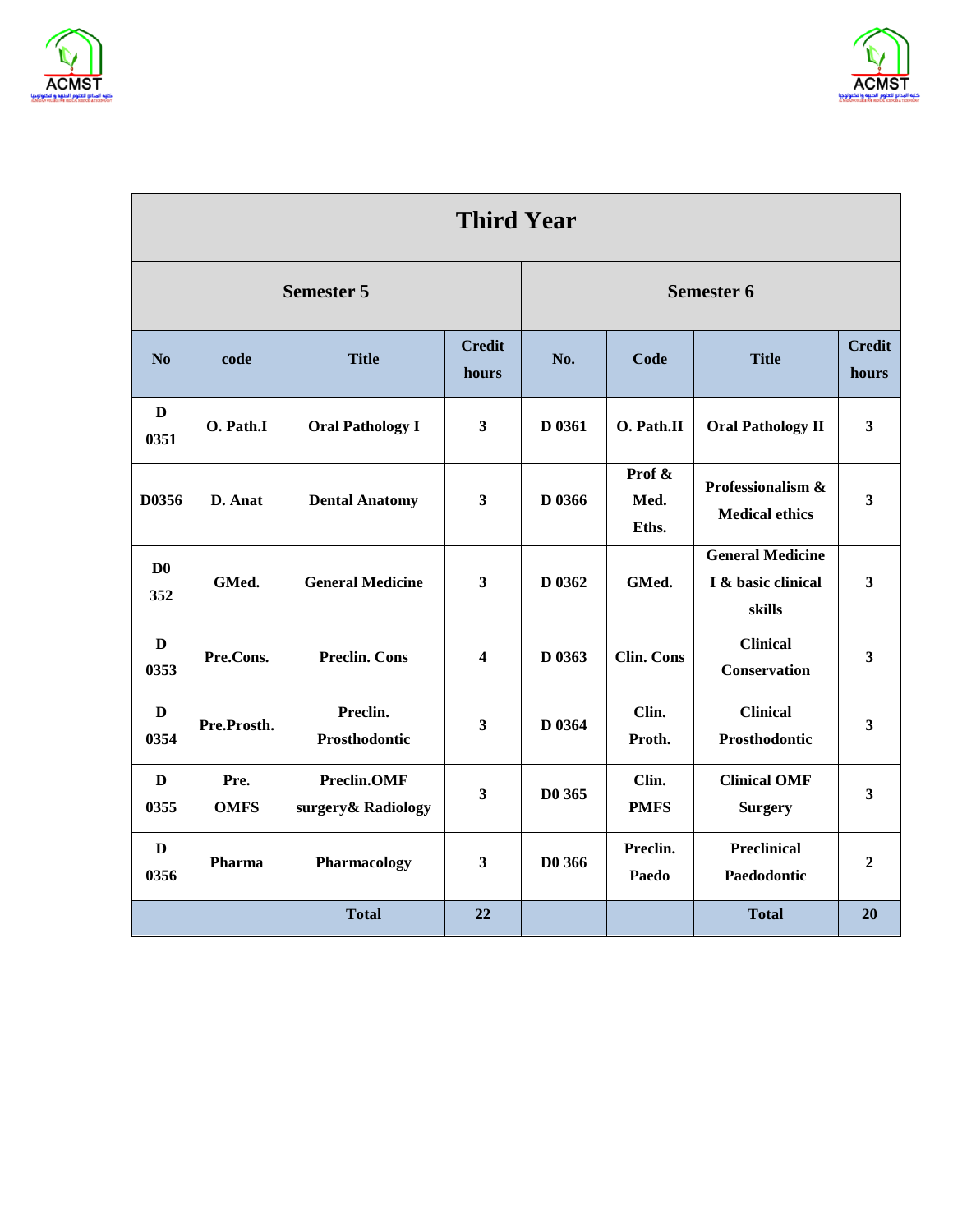



| <b>Fourth Year</b>   |                 |                                                |                         |                   |                 |                                                |                        |  |  |
|----------------------|-----------------|------------------------------------------------|-------------------------|-------------------|-----------------|------------------------------------------------|------------------------|--|--|
|                      |                 | <b>Semester 7</b>                              |                         | <b>Semester 8</b> |                 |                                                |                        |  |  |
| No                   | code            | <b>Title</b>                                   | <b>Credit</b><br>hours  | No                | Code            | <b>Title</b>                                   | <b>Credit</b><br>hours |  |  |
| $\mathbf{D}$<br>0471 | <b>ODR</b>      | <b>Oral &amp; Dental</b><br><b>Radiology</b>   | $\overline{2}$          | D0482             | O.Med.          | <b>Oral medicine</b>                           | $\overline{2}$         |  |  |
| D0473                | GSurg. I        | <b>General Surgery I</b>                       | $\overline{2}$          | D0483             | GSurg.          | <b>General Surgery II</b>                      | $\overline{2}$         |  |  |
| D0473                | Com.Med         | <b>DPH</b> Community<br>dentistry              | $\overline{\mathbf{3}}$ | D0485             | <b>DPH</b>      | <b>Dental Public</b><br>health                 | $\overline{2}$         |  |  |
| D0475                | GMed.           | <b>General Medicine</b><br>$\mathbf{I}$        | $\overline{2}$          | D0486             | <b>OMFS</b>     | <b>O&amp;MF</b> surgery                        | $\mathbf{3}$           |  |  |
| D0476                | Cons.           | <b>Conservation</b><br><b>&amp;endodontics</b> | 3                       | D0485             | Cons.           | <b>Conservation</b><br><b>&amp;endodontics</b> | 3                      |  |  |
| D0477                | <b>Perio</b>    | <b>Periodontics</b>                            | $\overline{2}$          | D0487             | <b>Perio</b>    | <b>Periodontics</b>                            | $\overline{2}$         |  |  |
| D0478                | <b>R.Prosth</b> | Removable<br>prosthodontics                    | $\overline{2}$          | <b>D0488</b>      | <b>R.Prosth</b> | Removable<br>prosthodontics                    | $\overline{2}$         |  |  |
| D0749                | F. Prosth.      | <b>Fixed</b><br>prosthodontics                 | $\overline{2}$          | D0489             | F.<br>Prosth.   | <b>Fixed</b><br>prosthodontics                 | $\boldsymbol{2}$       |  |  |
| D<br>4710            | Pedo.           | <b>Peadodontics</b>                            | $\overline{2}$          | D4810             | Pedo.           | <b>Paedodontics</b>                            | $\overline{2}$         |  |  |
| D<br>4711            | Ortho.          | <b>Orthodontics</b>                            | $\overline{2}$          | D4811             | Ortho.          | <b>Orthodontics</b>                            | $\mathbf{2}$           |  |  |
|                      |                 | <b>Total</b>                                   | 22                      |                   |                 | <b>Total</b>                                   | 22                     |  |  |